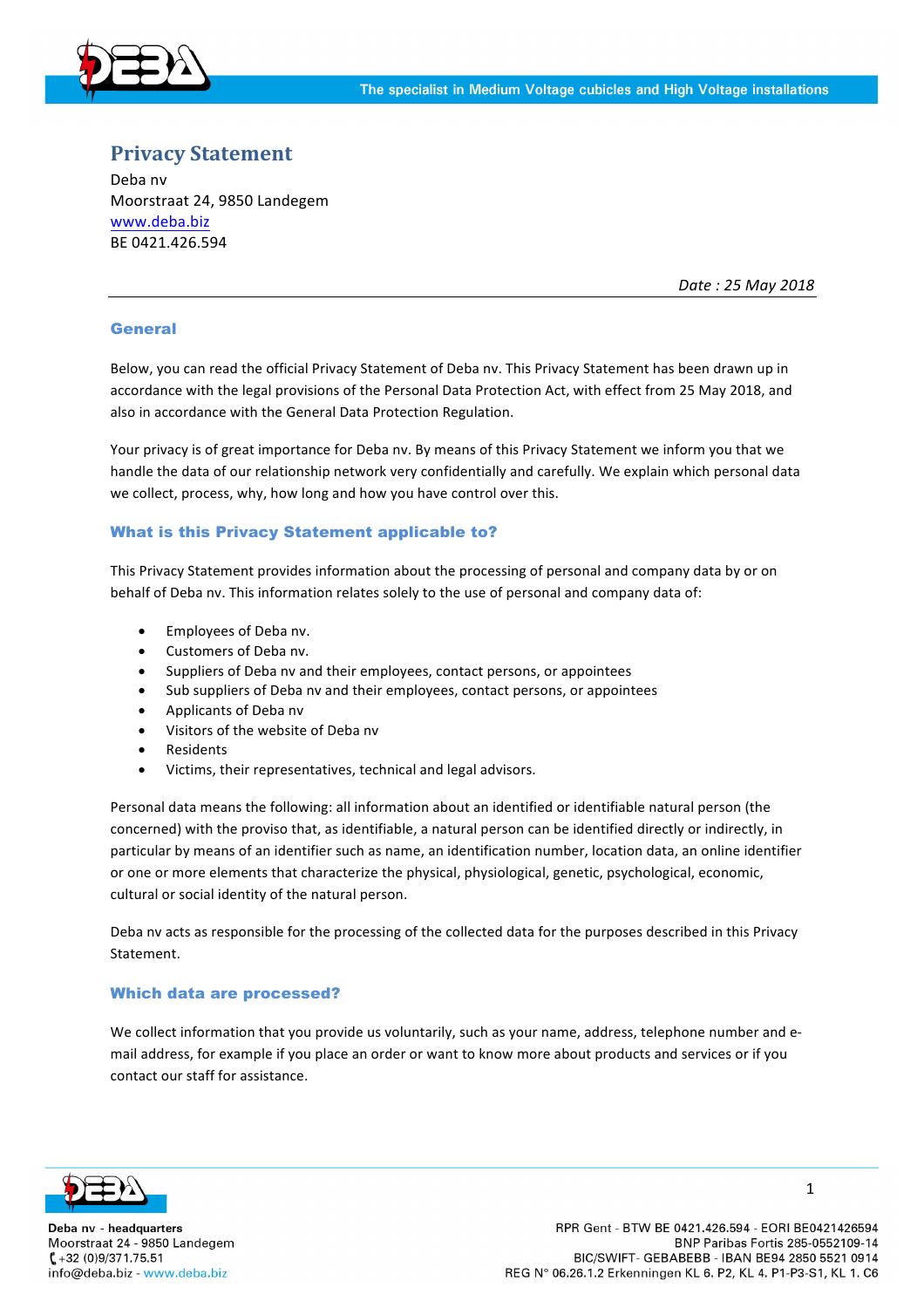

Deba nv, can – depending on the contact channels you use - process the following personal and company data :

- Contact and account information  $-$  such as the first and last name provided by you, address details, including zip code, fixed and /or mobile phone number, e-mail address(es) and any login details.
- Job titles of individuals within the organizations for the purpose of correct addressing and the approach in relation to our acquisition purposes.
- Dates and times of appointments and the accompanying reports, made by our salesmen / project engineers / managers and other employees.
- Payment and invoice details in case you have entered into agreement with us such as for the financial settlement your bank details, registration number at the Chamber of Commerce and VAT numbers.

### For what purposes do we process your data?

Deba nv uses the obtained personal and company data in the first instance to be able to execute, as well as possible, the agreements that have been conclude. The information obtained is also used for the internal administration of Deba nv.

#### Hereby you can think about :

- Maintaining and improving the contractual relationship with (potential) customers, the relationship network, (potential) suppliers, as well as for improving the services and products of Deba nv.
- The handling of complaints and compliments
- Offers for our acquisition purposes
- Realizing and personalizing our communication with you.
- The application and execution of all legal obligations arising from the Personal Data Protection Act and the General Personal Data Protection Regulation.

### With whom do we share your personal and company data?

Deba nv can share your personal and company data with its own employees for the purpose of acquisition for the organization, and with the subcontractors who contact you on behalf of Deba nv for correct execution of its activities. We share information with affiliated companies in which Deba nv has an interest and with sister and / or subsidiaries companies for business purposes, such as internal administration. It is our legitimate interest to share data for these purposes with these parties.

Deba nv, may be required to provide your personal and company data to third parties due to a legal obligation on Deba ny and/or as a result of urgent requests from the authorities.

In the latter case, Deba nv has taken the necessary organizational and contractual measures to ensure that your data is processed and protected in accordance with European and Belgian legislation.

### How long do we keep your personal and company data?

Deba nv keeps your data for as long as we deem necessary to enable you to use our website, provide services to you, comply with applicable legislation (including legislation regarding the retention of documents), to resolve disputes with parties and otherwise to the extent that is necessary to enable us to



Deba nv - headquarters Moorstraat 24 - 9850 Landegem  $(-12)(0)9/371.75.51$ info@deba.biz - www.deba.biz

RPR Gent - BTW BE 0421.426.594 - EORI BE0421426594 BNP Paribas Fortis 285-0552109-14 BIC/SWIFT- GEBABEBB - IBAN BE94 2850 5521 0914 REG N° 06.26.1.2 Erkenningen KL 6. P2, KL 4. P1-P3-S1, KL 1. C6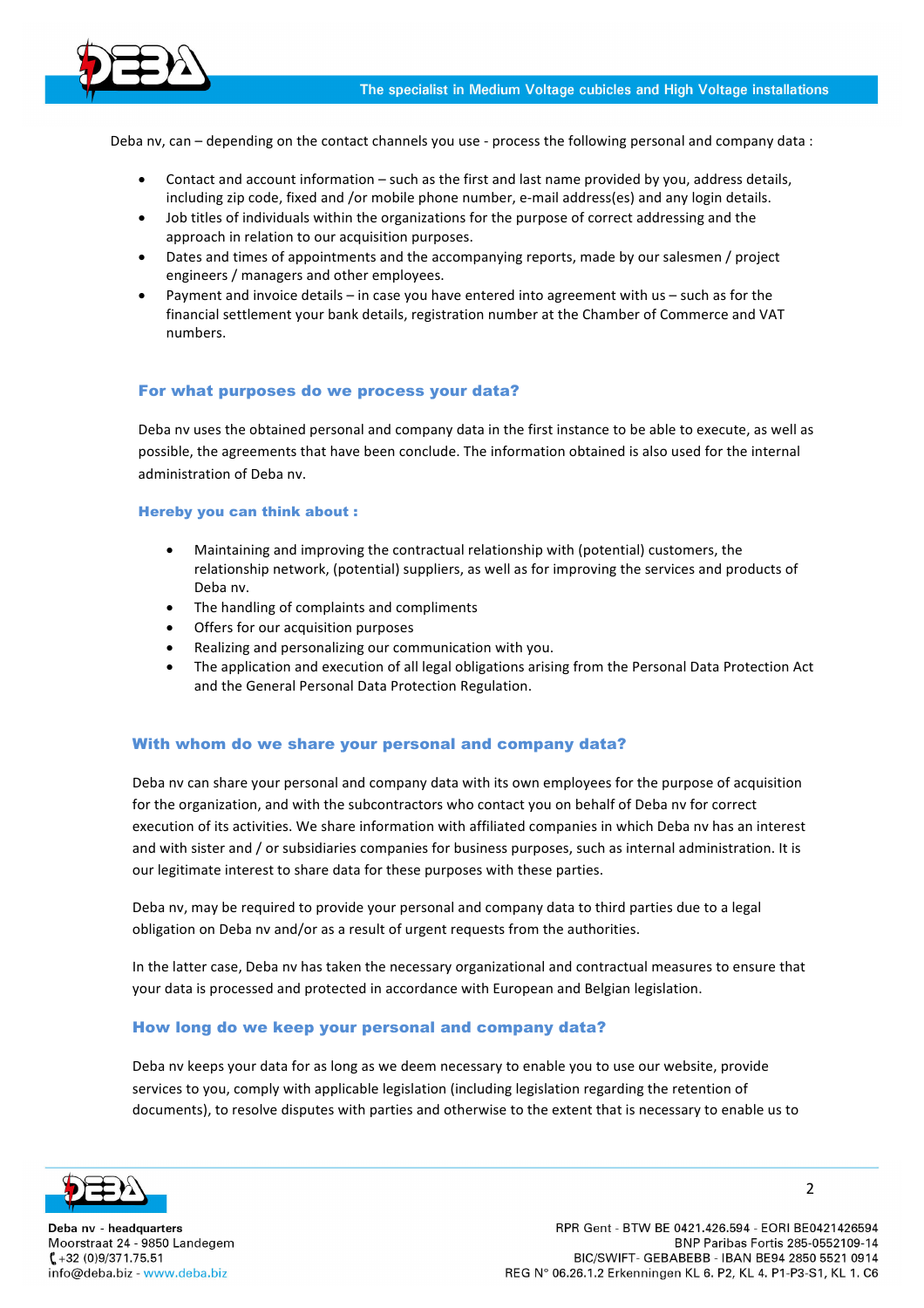

carry out our business activities. This Privacy Statement and our internal guidelines are applicable to all data that we store. If you have questions about a specific storage period for a certain type of data, you can send an e-mail to ethics@het-veer.be

# How are your personal and company data secured?

We take the protection and security of your data very seriously. Internally we take at Deba nv the necessary technical and organizational measures to protect your personal data both in our offices and /or via our websites. For example, we employ the necessary firewalls that secure external access from outside and a stringent password policy is applied. We ensure that our employees and processors only have the necessary information they need to perform their assignment and that they handle all concerned data in a safe and confidential manner.

### What rights do you have?

If your personal data are processed, you have a number of rights. We will list these for you here below.

1. Right to inspect

As concerned person you can request an access to the data that we process about you at any time.

2. Right to improvement

You can always ask to improve or to complete your personal data.

3. Right of transferability of data

You have the right to request the transferability of your personal data that you have provided to us, to yourself or to a third party. We point out that the applicable legislation provides a number of restrictions, so that this right of transferability does not apply to all data.

### 4. Right to oppose

If you cannot agree with the way Deba nv processes certain personal data, e.g. in the context of direct marketing, profiling, you can use your right to oppose.

### 5. Right to delete your data

You not only have the right to have incomplete, incorrect, and inappropriate or outdated data changed, you also have the right to have them removed.

### Use of Cookies

We use Cookies on the website of Deba ny.

Cookies are small text files that are stored by your computer or mobile device when you visit one of our websites. These Cookies contain information such as the language preference, so that this information does not have to be entered every time a new visit to the website is made. If you wish to block the Cookies, you can always change the settings of your browser.

### To whom can you focus on problems or complaints?

If you have questions, complaints or comments about our Privacy Statement or the way we process your personal data, including exercising your rights, you can contact the Privacy Manager of Deba nv.



Deba nv - headquarters Moorstraat 24 - 9850 Landegem  $(-12 (0)9/371.75.51)$ info@deba.biz - www.deba.biz